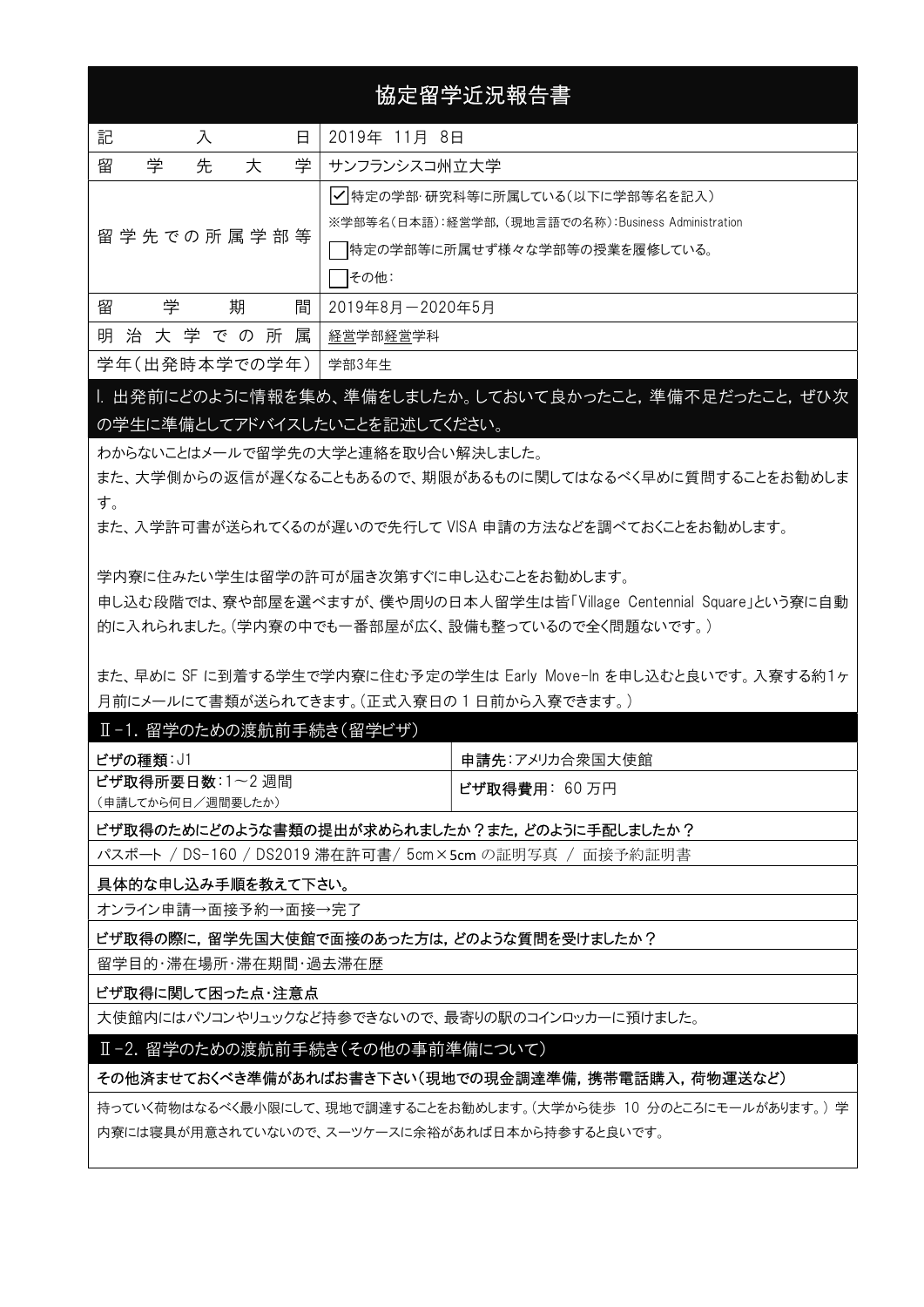| Ⅲ. 現地到着後のながれ                                                                                                      |                                            |          |                                 |                     |      |  |  |  |
|-------------------------------------------------------------------------------------------------------------------|--------------------------------------------|----------|---------------------------------|---------------------|------|--|--|--|
| 1.到着時の様子                                                                                                          |                                            |          |                                 |                     |      |  |  |  |
| JAL<br>利用航空会社                                                                                                     |                                            |          |                                 |                     |      |  |  |  |
| 航空券手配方法                                                                                                           | インターネット予約                                  |          |                                 |                     |      |  |  |  |
| 大学最寄空港名                                                                                                           | サンフランシスコ国際空港                               |          | 現地到着時刻                          | 13:30               |      |  |  |  |
|                                                                                                                   | □大学手配                                      | □知人の     | √公共交通機関                         | □タクシー               | □その他 |  |  |  |
| キャンパスへの移動手段                                                                                                       | の出迎え                                       | 出迎え      | (ロバスワ電車)                        |                     |      |  |  |  |
| 移動の所要時間                                                                                                           | 約30分                                       |          |                                 |                     |      |  |  |  |
| 空港からキャンパスへの移動の際の注意点,タクシー・公共交通機関で移動する際の行き方,料金等                                                                     |                                            |          |                                 |                     |      |  |  |  |
| Uber か Lyft が楽で便利です。                                                                                              |                                            |          |                                 |                     |      |  |  |  |
| 大学到着日                                                                                                             | 8月17日13時頃                                  |          |                                 |                     |      |  |  |  |
| 2.住居について                                                                                                          |                                            |          |                                 |                     |      |  |  |  |
| 到着後すぐに住居                                                                                                          | はい                                         |          | いいえを選んだ方:8月17日から入居可能だった。        |                     |      |  |  |  |
| 入居できましたか?                                                                                                         | ▽いいえ                                       |          |                                 |                     |      |  |  |  |
| 住居のタイプ                                                                                                            | ☑寮                                         | アパート     | その他(                            |                     |      |  |  |  |
| 部屋の種類                                                                                                             | 一人部屋                                       | √ 二人部屋   | その他(                            |                     |      |  |  |  |
| ルームメイト                                                                                                            | 日本人学生                                      | 他国からの留学生 |                                 | √ その他(トルコ系アメリカ人の学生) |      |  |  |  |
| 住居を探した方法                                                                                                          | ┃✓┃大学の斡旋                                   | □自分で探した  | その他(                            |                     |      |  |  |  |
| 住居の申込み手順                                                                                                          | 大学のホームページにて                                |          |                                 |                     |      |  |  |  |
| URL:https://sfstatehousingportal.sfsu.edu/StarRezPortalX/FBF063BB/1/1/Home-Home                                   |                                            |          |                                 |                     |      |  |  |  |
| 住居は渡航前に,また渡航後すぐに見つかりましたか?トラブルはありましたか?                                                                             |                                            |          |                                 |                     |      |  |  |  |
| 渡航前に学内寮を申し込みました。                                                                                                  |                                            |          |                                 |                     |      |  |  |  |
| 3.留学先でのオリエンテーションについて                                                                                              |                                            |          |                                 |                     |      |  |  |  |
| ✓ あった<br>なかった<br>オリエンテーションの有無                                                                                     |                                            |          |                                 |                     |      |  |  |  |
| 日程                                                                                                                | $8/18/2019 - 8/25/2019$                    |          |                                 |                     |      |  |  |  |
| 参加必須ですか?                                                                                                          | √ 必須 <br> 任意参加                             |          |                                 |                     |      |  |  |  |
| 参加費用は?                                                                                                            | ☑無料<br> 有料(金額:                             |          |                                 |                     |      |  |  |  |
| 内容と様子は?                                                                                                           |                                            |          | 説明会だけでなく、レジャーイベントやクラブイベントもあります。 |                     |      |  |  |  |
| 留学生用特別ガイダンス                                                                                                       | ☑あった<br>なかった                               |          |                                 |                     |      |  |  |  |
| 8月26日から<br>授業開始日                                                                                                  |                                            |          |                                 |                     |      |  |  |  |
| IV. その他、渡航してから必要な手続きについて                                                                                          |                                            |          |                                 |                     |      |  |  |  |
| 1. 現地で滞在許可等の申請の必要はありますか?いつ、どこで、方法は?日数、料金は?トラブルは?                                                                  |                                            |          |                                 |                     |      |  |  |  |
| 大学が指定した日程・場所(教室)に行き、書類を提出します。(書類はオリエンテーションにて配布されます。)                                                              |                                            |          |                                 |                     |      |  |  |  |
| また、オンラインにて日本領事館へ在留届を提出する必要があります。                                                                                  |                                            |          |                                 |                     |      |  |  |  |
| 2. その他現地でした手続きは?(健康診断、予防接種等)いつ、どこで、方法、日数、料金は?トラブルは?                                                               |                                            |          |                                 |                     |      |  |  |  |
|                                                                                                                   | 麻疹・おたふく風邪・風疹の予防接種の英語版の証明書を現地にて提出する必要があります。 |          |                                 |                     |      |  |  |  |
|                                                                                                                   |                                            |          |                                 |                     |      |  |  |  |
| 渡航前に早めに済ませることをお勧めします。僕は日比谷クリニックに行きました。                                                                            |                                            |          |                                 |                     |      |  |  |  |
| 3. 現地で銀行口座を開設しましたか?手続方法、必要書類、日数、料金は?トラブルは?                                                                        |                                            |          |                                 |                     |      |  |  |  |
| 学内寮「Village Centennial Square C 塔」の入口に US BANK のカウンターがあり、簡単に開設できます。<br>4. 現地で携帯電話を購入しましたか?手続方法、必要書類、日数、料金は?トラブルは? |                                            |          |                                 |                     |      |  |  |  |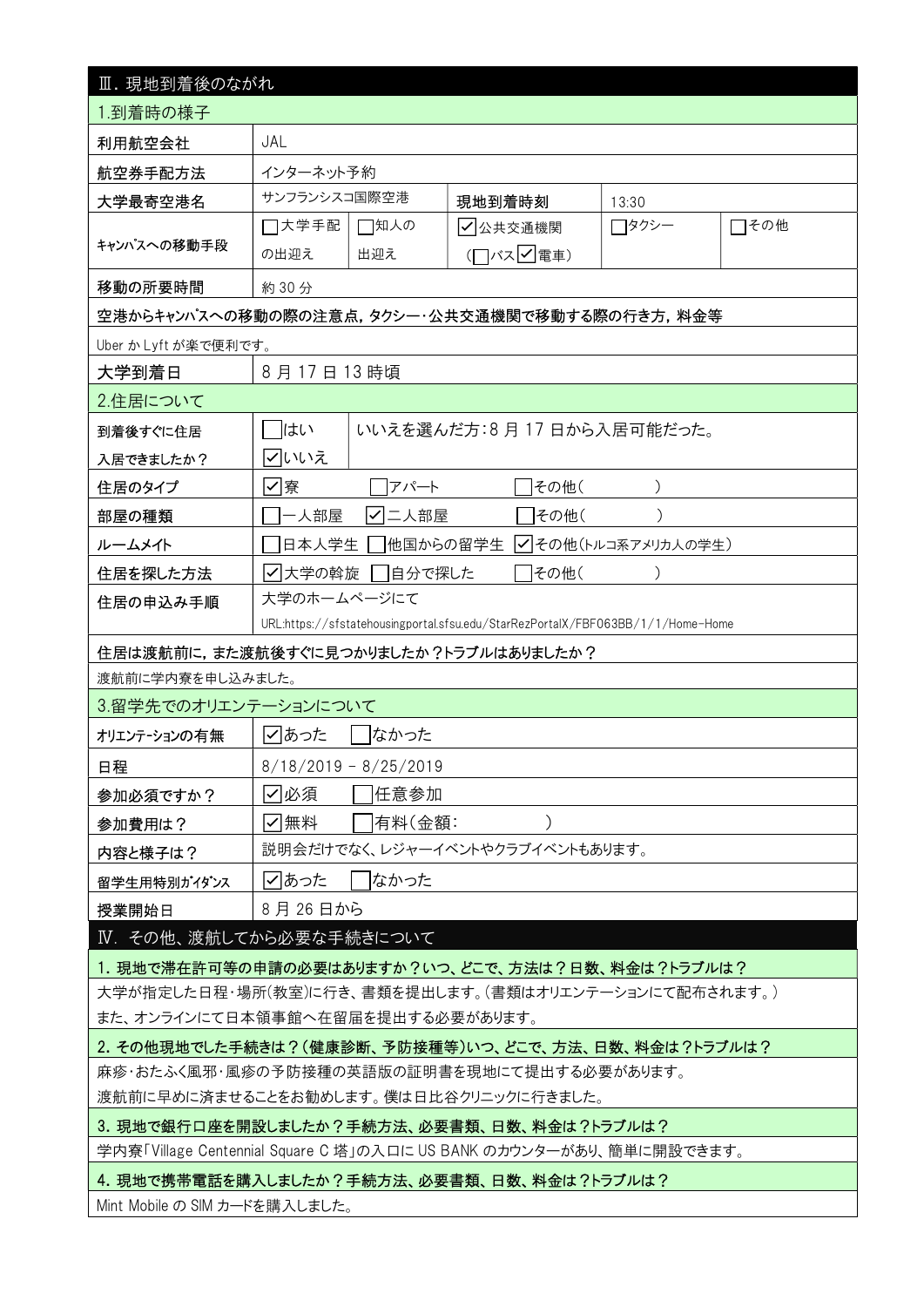| Ⅴ. 履修科目と授業について                                        |  |
|-------------------------------------------------------|--|
| 1.履修登録はいつどのような形で行いましたか?                               |  |
| 刁出発前に(4 月 30 日頃)                                      |  |
| √ オンラインで登録 │  志願書類に記入して登録<br>できなかった<br> その他(          |  |
| 月<br> 到着後に(<br>日頃)                                    |  |
| オンラインで登録  <br> 国際オフィス等の仲介<br>できなかった<br> その他(          |  |
| あった<br>登録時に留学生として優先されることは<br> ✓ なかった                  |  |
| 優先が「あった」方はどのように優先されましたか?                              |  |
|                                                       |  |
|                                                       |  |
| 優先が「なかった」方はどのように登録しましたか?                              |  |
| 大学のホームページに従って履修登録を行った。                                |  |
| URL: https://cms.sfsu.edu/content/registering-classes |  |
| 出発前に授業を登録した方は,現地で変更・追加できましたか?また希望通りの授業が取れましたか?        |  |
| 現地で履修の変更・追加ができ、希望通りの授業が取れました。                         |  |

| Ⅵ.一週間のスケジュール 授業時間、課外活動、勉強時間等、毎日の生活について記入してください。 |      |      |      |      |      |      |      |
|-------------------------------------------------|------|------|------|------|------|------|------|
|                                                 | 月    | 火    | 水    | 木    | 金    | 土    | 日    |
| 7:00                                            | 睡眠   | 睡眠   | 睡眠   | 睡眠   | 睡眠   | 睡眠   | 睡眠   |
| 8:00                                            | 睡眠   | 起床   | 起床   | 起床   | 起床   | 睡眠   | 睡眠   |
| 9:00                                            | 睡眠   | 授業   | 自由時間 | 授業   | 朝食   | 睡眠   | 睡眠   |
| 10:00                                           | 起床   | 授業   | 自由時間 | 授業   | 自由時間 | 起床   | 起床   |
| 11:00                                           | ブランチ | 授業   | 自由時間 | 授業   | 自由時間 | ブランチ | ブランチ |
| 12:00                                           | 自由時間 | 昼食   | お昼   | お昼   | 授業   | 自由時間 | 自由時間 |
| 13:00                                           | 自由時間 | 自由時間 | 自由時間 | 自由時間 | 授業   | 自由時間 | 自由時間 |
| 14:00                                           | 自由時間 | 自由時間 | 自由時間 | 自由時間 | お昼   | 自由時間 | 自由時間 |
| 15:00                                           | 自由時間 | 自由時間 | 自由時間 | 自由時間 | 授業   | 自由時間 | 自由時間 |
| 16:00                                           | 自由時間 | 自由時間 | 授業   | 自由時間 | 授業   | 自由時間 | 課題   |
| 17:00                                           | 自由時間 | 自由時間 | 授業   | 自由時間 | 自由時間 | 自由時間 | 課題   |
| 18:00                                           | 授業   | 自由時間 | 授業   | 自由時間 | 自由時間 | 自由時間 | 課題   |
| 19:00                                           | 授業   | 夕食   | 夕食   | 夕食   | 夕食   | 夕食   | 夕食   |
| 20:00                                           | 授業   | 自由時間 | 自由時間 | 自由時間 | 自由時間 | 自由時間 | 自由時間 |
| 21:00                                           | 夕食   | 自由時間 | 自由時間 | 自由時間 | 自由時間 | 自由時間 | 自由時間 |
| 22:00                                           | 自由時間 | 課題   | 課題   | 課題   | 自由時間 | 自由時間 | 自由時間 |
| 23:00                                           | 課題   | 課題   | 課題   | 課題   | 自由時間 | 自由時間 | 自由時間 |
| 24:00                                           | 就寝   | 就寝   | 就寝   | 自由時間 | 自由時間 | 自由時間 | 自由時間 |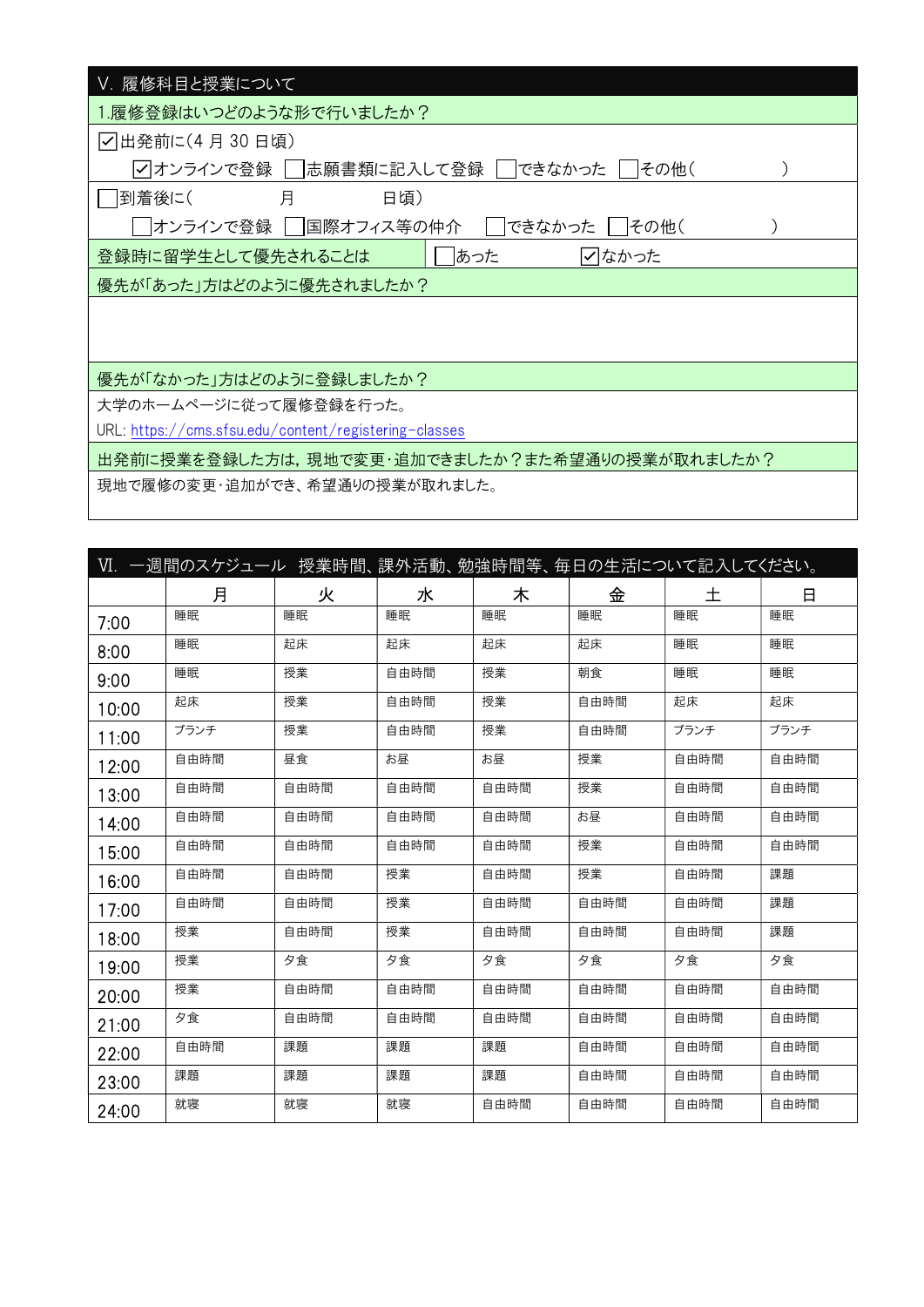## Ⅶ. 現在までの感想

#### 留学先大学、プログラムについて、授業、宿舎、生活全般についてなど、自由に書いてください。

サンフランシスコ州立大学は勉強とレジャーを両立する上でとても適した大学です。キャンパス内には 24 時間開館の図 書館やゲームセンター、バー、そしてプールとサウナ付きのジムもあり、充実したキャンパスライフを送るには絶好の場所 です。また、食堂や売店以外にも、Subway、Jumbo Juice、Quickly などアメリカで有名なチェーン店なども多々あるので、 食べ物に飽きることはないです。

大学の授業では、学生が積極的に手を挙げ先生に質問するので、授業参加率がとても高く、日本との文化の違いを感じ られます。授業内容は講義型の授業もあれば、実践的なフィールドワークの授業もあり、様々なやり方や視点から学ぶこ とができます。

学内寮は、「Village Centennial Square C 塔」の場合、4 人〜5 人での共同生活が基本で、寝室は 2〜3 つ、バスルーム は2つ、そしてリビングやキッチンもあり、充実した寮生活を送れています。

各フロアにゴミ置場があり、2 階には洗濯機があります。寮から歩いて 10 分のところにスーパーとモールがあるので日用 品はそこで調達できます。

週末には、同じ棟の近所に住んでいる学生何人かで集まって小パーティーを開いたりもします。

サンフランシスコ市内は交通機関が充実していて、また Uber や Lyft を使ってどこへでも楽に行くことができます。観光ス ポットもたくさんあるので、時間があるときにハウスメイトや友達と一緒に回ると楽しいです。

#### 留学先大学を目指す学生に向けてのアドバイスをお願いします。

サンフランシスコ州立大学では、楽しく充実した留学生活を送ることができます。

サンフランシスコは多様な文化が混ざり様々な考えを持った人たちと出会い、話をすることができとてもおもしろい場所で す。自分の意見を伝えると同時に、いろんな考え方を吸収する勢いで留学にのぞむことで英語力が伸びるだけでなく視野 を広げることもできます。

英語が話せない、聞き取れないから会話をするのが厳しいと思いがちですが、数ヶ月すれば段々と舌や耳が慣れてきま す。僕も出発してからとにかく単語やスラングを覚えて日常生活で実際に使うようにしてきましたが、段々と普通の会話が できるようになりました。

注意するべきことは、他の日本人と群れたり、頻繁に話したりすることは避けたほうが良いです。

また、日本と違いキャンパス内外問わず確実に安全とは言えないので、こまめに友達や親と連絡を取り合ったり、危険な 場所に自ら行かないようになど、自分の身を守るための手段をしっかり考えておくことをお勧めします。

最後に、留学は楽しみだけでなく、不安や実際に生活してみて困難なこともあると思いますが、それらを含めてとても貴重 な経験になると思います。挫けず、諦めず、困った時はハウスメイトや友達を頼ってください。

有意義な留学生活を送れることを願ってます。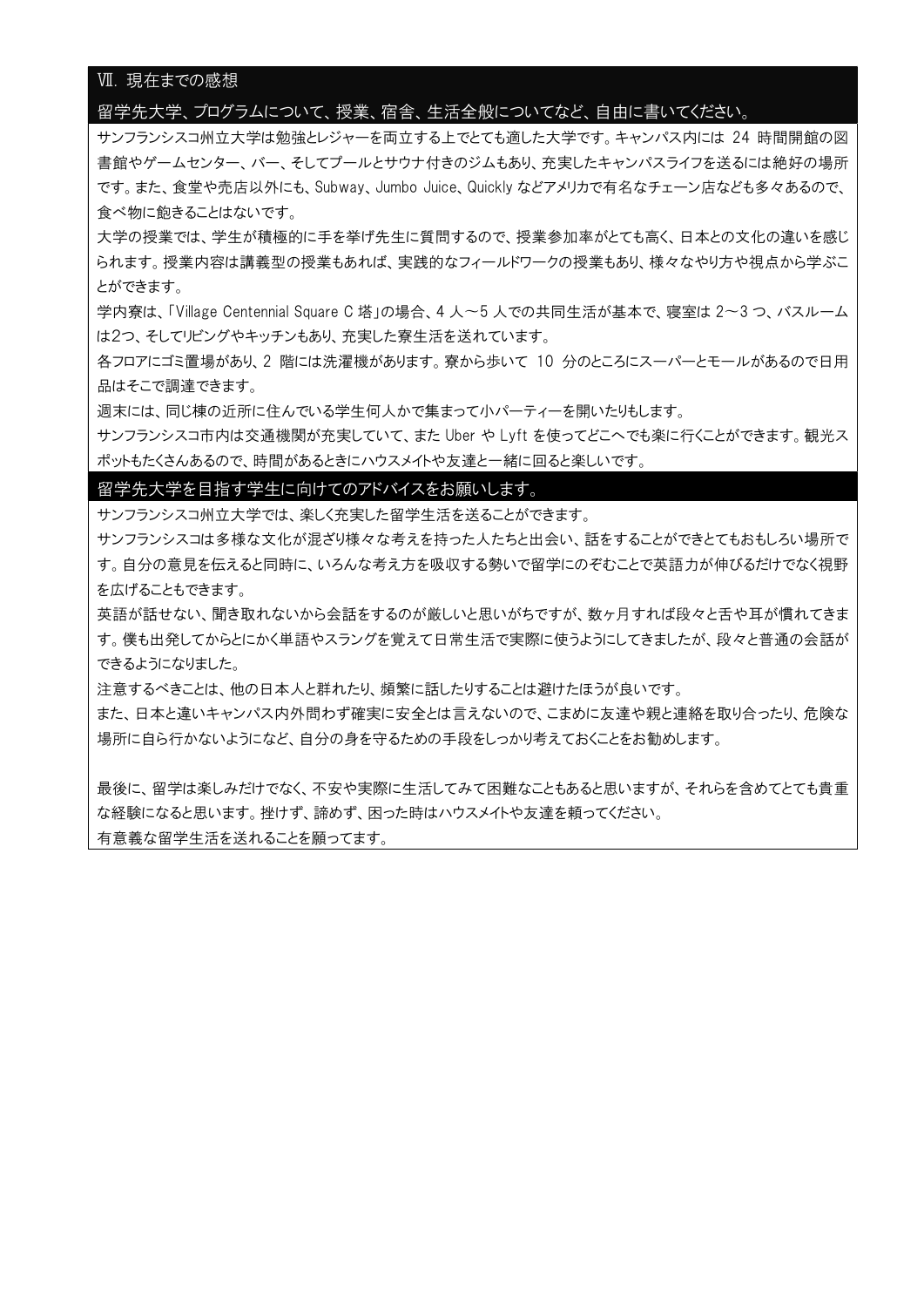|                                                       | Report of the program activities (during the program)                                                                                                                                                                                                     |
|-------------------------------------------------------|-----------------------------------------------------------------------------------------------------------------------------------------------------------------------------------------------------------------------------------------------------------|
| Date of reporting                                     | year: 2019 month: November day: 8                                                                                                                                                                                                                         |
| <b>Host University</b>                                | San Francisco State University                                                                                                                                                                                                                            |
| Department you belonging<br>to at the host university | $ {\checkmark} $ belong to a specific department (Please fill out the following information)<br>im X Name of the department Business Administration<br>I do not belong to any specific department and taking the classes of<br>various majors.<br> Other: |
| Duration of the exchange<br>program                   | Year 2019 month Augast to year 2020 month May                                                                                                                                                                                                             |
| Department you belong to at                           | <u>School of Bisiness Major(field of study) Business Administration / Graduate school</u>                                                                                                                                                                 |
| Meiji University                                      | of Business Major: Business Administration                                                                                                                                                                                                                |
| Year (before departure)                               | Undergraduate: Junior / Graduate $\Box$ Masters $\Box$ Doctorate year                                                                                                                                                                                     |

I. How did you find the information to prepare for your departure? Please report and give some advises for future exchange students going abroad on what they need to know and be informed.

I sent mails to the school about anything that I am not sure or don't understand.

I recommend sending mails as early as possible especially if it has a due because they sometime reply back very late.

Also, admission letter will be sent late, so it is better to start doing research about how to apply for VISA.

I recommend who are planning to live on-campus, to apply for the dorm as soon as you received your admission letter. You can choose which dorm or room-type you want to live at the point when you are applying housing but probably most of Japanese Exchange students will be assigned to a room in "Village Centennial Square" automatically (But the room size is bigger and fully appointed so I have no complaint so far).

Moreover, it is better to apply for "Early Move-In" if you are arriving to San Francisco earlier .A mail that document is attached about the early move-in will be sent to you about a month before you get in to the dorm (You can move-in from one day before the official move-in date).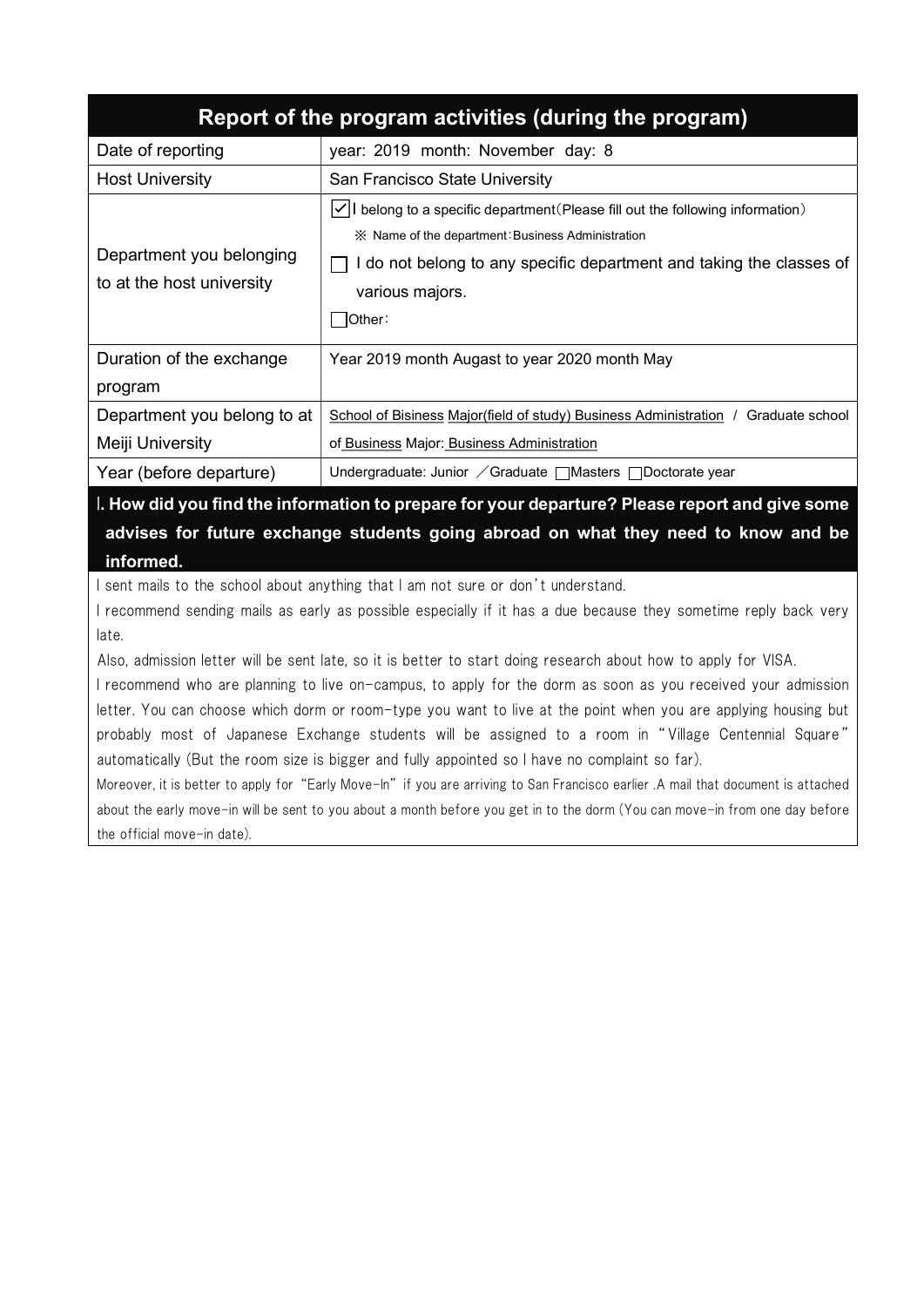# II-1. Preparing before going exchange program (About VISA)

| Type: J1                                                         | Where to apply: Embassy of United States in Tokyo |
|------------------------------------------------------------------|---------------------------------------------------|
| How long did it take to get a VISA: $1 - 2$ weeks                | Cost: 600,000 yen                                 |
| (How long did it take from the application to the acquisition of |                                                   |
| your VISA?)                                                      |                                                   |
|                                                                  |                                                   |

## What kinds of documents were required to submit to apply for VISA? How did you prepare those documents?

DS-160 / Passport / DS-2019 / 5cm × 5cm Photo

## Please report on the details of applying process.

Apply online  $\rightarrow$  Reserve Date for Interview  $\rightarrow$  Interview  $\rightarrow$  Done

## If you took any interview at the Embassy, please report on the details of the questions you were asked.

What is the purpose of going?

Where are you going to stay?

How Long Are You Going to Stay?

Have You ever been to?

 $\overline{\phantom{a}}$ 

## Were there any difficulties or notices to take the VISA?

Be aware that it is not allowed to bring PC or Bag pack with you to embassy, so leave your stuff in coin locker at the nearest station.

## II-2. Preparation before departing for exchange program (Other topics)

Please report on any other necessary preparation before your departure. (E.g. Preparation of money, purchasing a cellphone, shipments of your commodities, and etc.)

I recommend to keep baggage to a minimum as much as you can and buy daily things when you arrive (there is a big mall 10 minutes' walk from the dorm).

Bedding is not included to the facility for the dorm so you have to bring your own or buy at the mall when you arrive.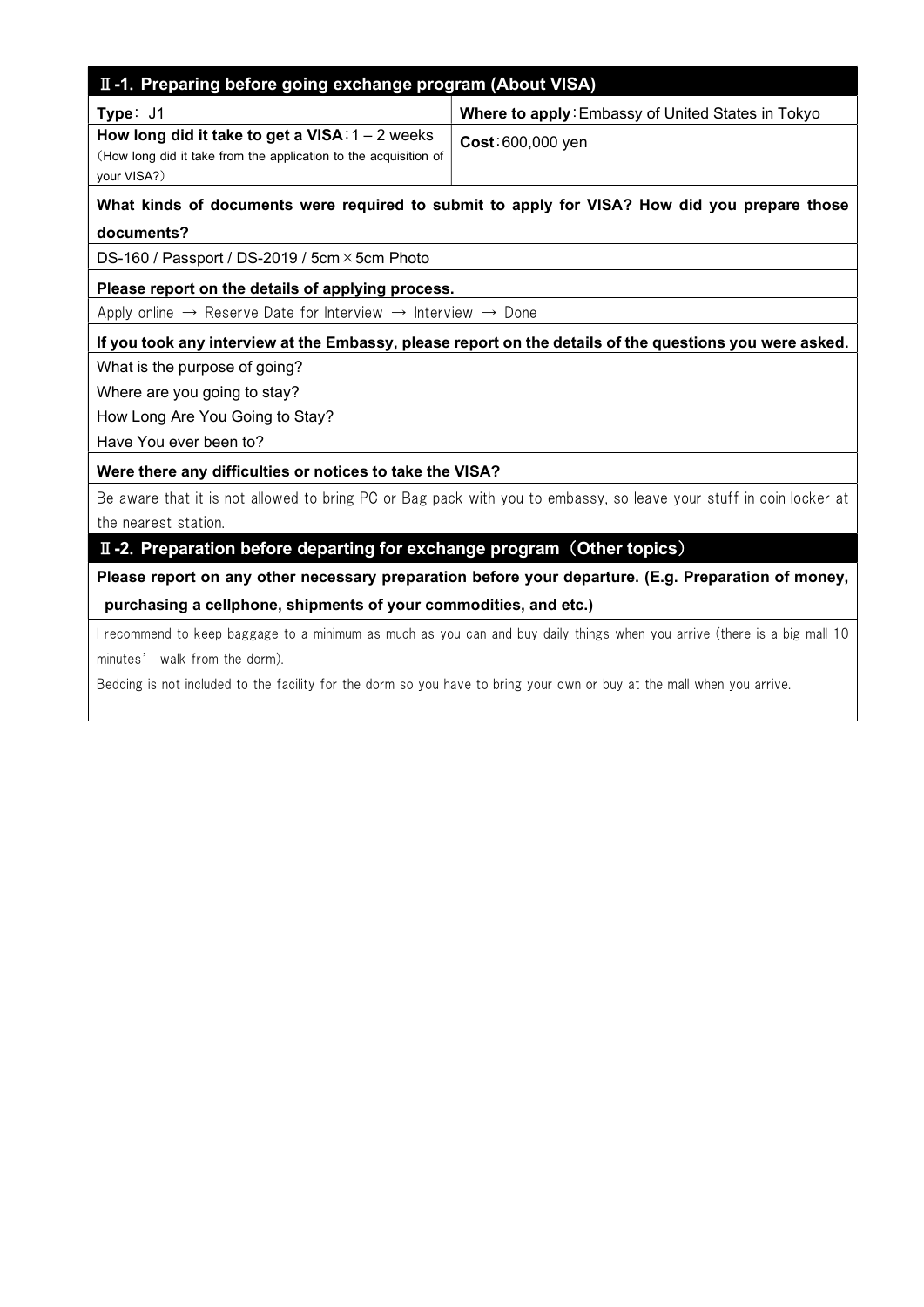| <b>II. After Arrival</b>                                                                                              |                                                                        |                             |                                                                             |                                                                                               |             |              |
|-----------------------------------------------------------------------------------------------------------------------|------------------------------------------------------------------------|-----------------------------|-----------------------------------------------------------------------------|-----------------------------------------------------------------------------------------------|-------------|--------------|
| 1. Arrival Information                                                                                                |                                                                        |                             |                                                                             |                                                                                               |             |              |
| <b>Airline</b>                                                                                                        |                                                                        | JAL                         |                                                                             |                                                                                               |             |              |
| purchase<br>How<br>to                                                                                                 | air                                                                    | Online                      |                                                                             |                                                                                               |             |              |
| ticket                                                                                                                |                                                                        |                             |                                                                             | ※利用した旅行社・旅行サイト,格安航空券情報等があれば記入して下さい。                                                           |             |              |
|                                                                                                                       |                                                                        | San Francisco               | International                                                               | <b>Arrival time</b>                                                                           | 13:30       |              |
| <b>Arrival airport</b>                                                                                                |                                                                        | Airport                     |                                                                             |                                                                                               |             |              |
| How to get to the campus                                                                                              |                                                                        | $\Box$ Pick-up of           | $\Box$ Pick-up of                                                           | $\vert \checkmark \vert$ Public transportation                                                | $\Box$ taxi | $\Box$ other |
|                                                                                                                       |                                                                        | host university             | your friend                                                                 | $(\Box$ Bus $\nabla$ Train)                                                                   |             |              |
| How long did it take from                                                                                             |                                                                        | 30 minutes by train         |                                                                             |                                                                                               |             |              |
| the<br>airport<br>to                                                                                                  | the                                                                    |                             |                                                                             |                                                                                               |             |              |
| campus?                                                                                                               |                                                                        |                             |                                                                             |                                                                                               |             |              |
|                                                                                                                       |                                                                        |                             |                                                                             | Are there any important points to get to the campus? Please inform on the cost of taxi or any |             |              |
| transportations.                                                                                                      |                                                                        |                             |                                                                             |                                                                                               |             |              |
| Using Uber or Lyft would be easier to get to the campus.<br><b>Arrival date</b>                                       |                                                                        |                             | Month: August date: 17 time: 13:00                                          |                                                                                               |             |              |
|                                                                                                                       |                                                                        |                             |                                                                             |                                                                                               |             |              |
| 2. Housing                                                                                                            |                                                                        |                             |                                                                             |                                                                                               |             |              |
| Did you check-in                                                                                                      | Yes                                                                    |                             |                                                                             | If your answer is "No": The date you checked-in was                                           |             |              |
| after<br>soon                                                                                                         | $\nabla$ No                                                            |                             |                                                                             | month: August day: 17                                                                         |             |              |
| arriving?                                                                                                             |                                                                        |                             |                                                                             |                                                                                               |             |              |
| <b>Type of housing</b>                                                                                                | √Dormitory                                                             | JOther(<br>$\Box$ Apartment |                                                                             |                                                                                               |             |              |
| Type of the room                                                                                                      | <b>Alone</b><br>$\sqrt{}$ two persons<br>$\Box$ Other $($              |                             |                                                                             |                                                                                               |             |              |
| <b>Room mates</b>                                                                                                     | Japanese Student □International Student<br> √ Other (Turkish American) |                             |                                                                             |                                                                                               |             |              |
| $\Box$ Other $($<br>$\vert \checkmark\vert$ Recommendation from host university $\Box$ by yourself<br>How to find the |                                                                        |                             |                                                                             |                                                                                               |             |              |
| accommodation                                                                                                         |                                                                        | Go to homepage of SFSU.     |                                                                             |                                                                                               |             |              |
| <b>Details</b><br>of<br>the<br>URL:https://sfstatehousingportal.sfsu.edu/StarRezPortalX/FBF063BB/1/1/Home-Home        |                                                                        |                             |                                                                             |                                                                                               |             |              |
|                                                                                                                       | application                                                            |                             |                                                                             |                                                                                               |             |              |
| Have you decided your accommodation before departure or after arriving easily? Were there any troubles<br>to find it? |                                                                        |                             |                                                                             |                                                                                               |             |              |
| I applied for on-campus housing before departure.                                                                     |                                                                        |                             |                                                                             |                                                                                               |             |              |
| 3. Orientation                                                                                                        |                                                                        |                             |                                                                             |                                                                                               |             |              |
| Was there any orientation?                                                                                            |                                                                        |                             | i∕ Yes<br>`No                                                               |                                                                                               |             |              |
| <b>Date</b>                                                                                                           |                                                                        |                             | $8/18/2019 - 8/25/2019$                                                     |                                                                                               |             |              |
| Was it mandatory to attend?                                                                                           |                                                                        |                             | i∕ Yes<br>]No                                                               |                                                                                               |             |              |
| Did it cost any?                                                                                                      |                                                                        |                             | $\exists$ Yes $(\textsf{Cost})$ :<br>$\sqrt{}$ No. It's free of charge.     |                                                                                               |             |              |
| <b>Contents (details)</b>                                                                                             |                                                                        |                             | There will be not only information session but leisure event and club event |                                                                                               |             |              |
|                                                                                                                       |                                                                        |                             | and so on                                                                   |                                                                                               |             |              |
| Was there any special guidance                                                                                        |                                                                        |                             | $\nabla$ Yes<br>$\neg$ No                                                   |                                                                                               |             |              |
| arranged for exchange students?                                                                                       |                                                                        |                             |                                                                             |                                                                                               |             |              |
| Date of beginning of the class<br>month: August day: 26                                                               |                                                                        |                             |                                                                             |                                                                                               |             |              |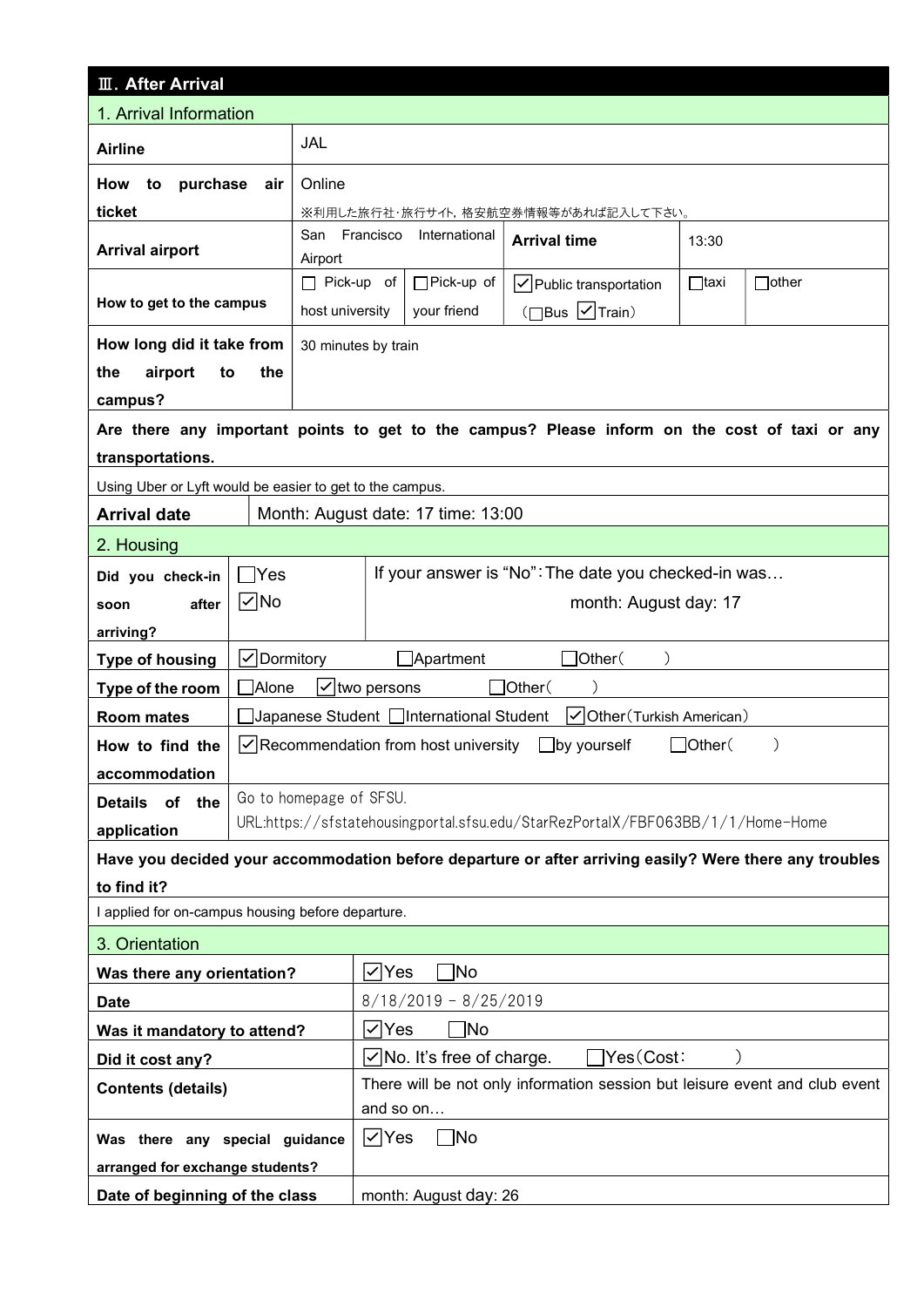|  |  |  |  |  | IV. Other process to be completed after arriving |  |
|--|--|--|--|--|--------------------------------------------------|--|
|--|--|--|--|--|--------------------------------------------------|--|

1.Was it necessary to get any permission of staying after arriving? If yes, where, report on when, and how

to apply for a permission? How long and how much did it take? Was there any trouble?

You have to follow Orientation and they will give you certain paper and tell you where to submit. Also, you have to submit your resident report to Japanese embassy in San Francisco online.

2.Were there any other procedures you completed after arriving? (E.g. medical checkup, inoculation and

etc.) If yes, report on where, when, and how did you complete them? How long and how much did it take? Was there any trouble?

You have to submit immunization record that includes measles, mumps and rubella to the Housing Office. You should take immunization earlier before departure. (I went to Hibiya Clinic)

3.Did you open any bank account abroad? How did you open it and what kinds of documents were required to apply? How long and how much did it take? Was there any trouble?

There is US Bank next to the entrance of "Village Centennial Square Building-C" and you can open an account easily.

4.Did you purchase any cellphone? How did you open it and what kinds of documents were required to purchase it? How long and how much did it take? Was there any trouble?

I bought a Mint Mobile SIM card.

| V. Course registration and classes                                                                                                  |  |  |  |  |  |  |
|-------------------------------------------------------------------------------------------------------------------------------------|--|--|--|--|--|--|
| When and how did you register your courses?<br>1.                                                                                   |  |  |  |  |  |  |
| $\vee$ Before departure (approximate date: month April day 30)                                                                      |  |  |  |  |  |  |
| $\triangledown$ Online $\blacksquare$ Filling out an application form $\blacksquare$ Not allowed to register $\blacksquare$ other ( |  |  |  |  |  |  |
| After arriving (approximate date: around month<br>day                                                                               |  |  |  |  |  |  |
| □ Online □ With support by International office at the host university                                                              |  |  |  |  |  |  |
| Not allowed to register $\Box$ other (                                                                                              |  |  |  |  |  |  |
| l∕∣No<br>∣ Yes<br>Was there any priority as an exchange                                                                             |  |  |  |  |  |  |
| student?                                                                                                                            |  |  |  |  |  |  |
| If your answer is Yes, please report on the details.                                                                                |  |  |  |  |  |  |
|                                                                                                                                     |  |  |  |  |  |  |
| If your answer is No, how did you register your classes?                                                                            |  |  |  |  |  |  |
| I followed the Homepage of SFSU.                                                                                                    |  |  |  |  |  |  |
| URL: https://cms.sfsu.edu/content/registering-classes                                                                               |  |  |  |  |  |  |
| If you had registered the courses before departure, could you change or add any classes after arriving? Could                       |  |  |  |  |  |  |
| you register all the classes which you wished to attend?                                                                            |  |  |  |  |  |  |
| I could change and add classes.                                                                                                     |  |  |  |  |  |  |
| I could take courses that I was planning to take but there are some classes that you cannot take. You can find it                   |  |  |  |  |  |  |
| when you try to register a class. If the class is not open to exchange student then you will get an error.                          |  |  |  |  |  |  |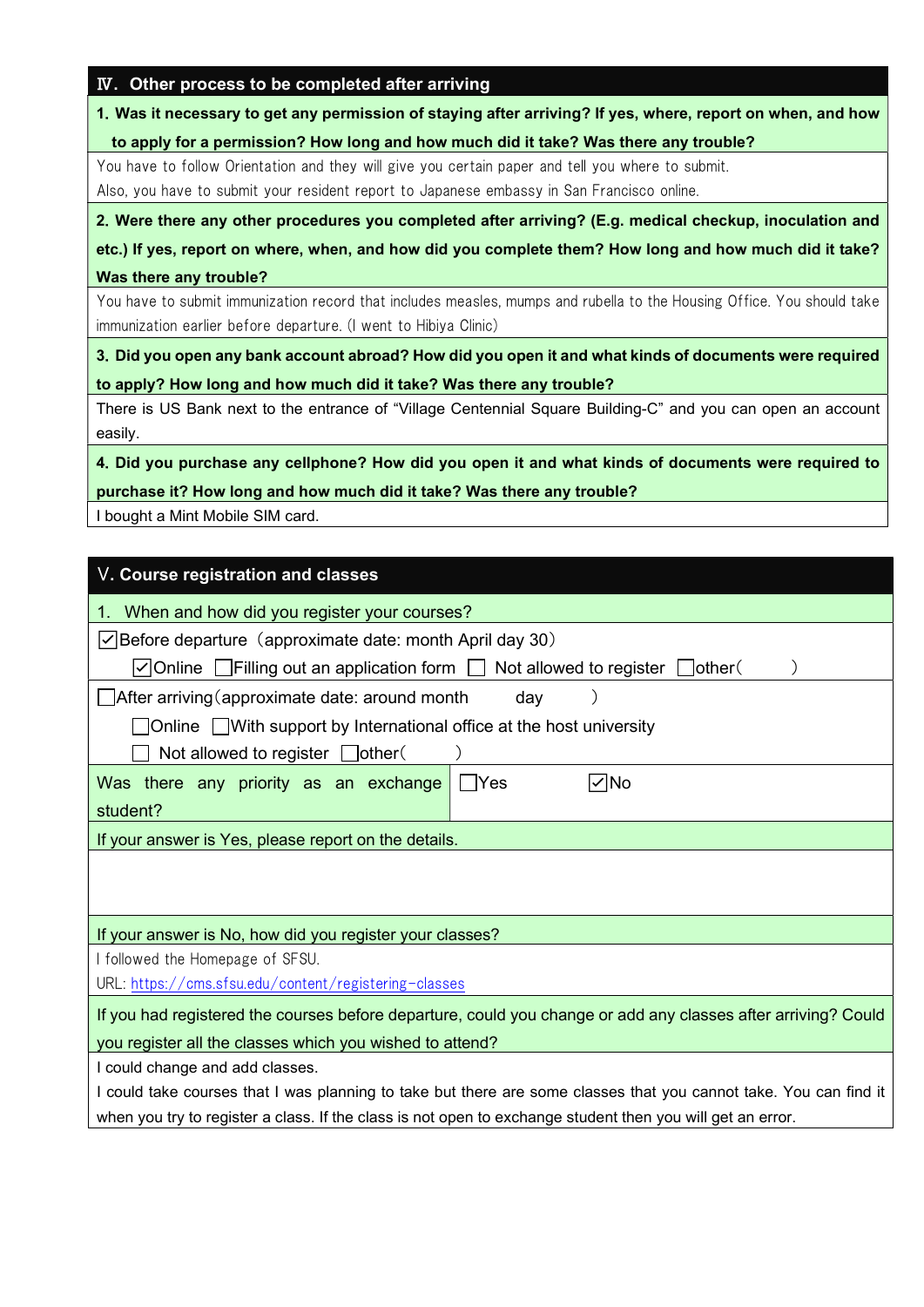|       | VI. Weekly Schedule (Please enter your daily life such as class, activities, and self studies.) |            |           |            |                  |               |               |
|-------|-------------------------------------------------------------------------------------------------|------------|-----------|------------|------------------|---------------|---------------|
|       | Mon                                                                                             | <b>Tue</b> | Wed       | <b>Thu</b> | Fri              | <b>Sat</b>    | Sun           |
| 7:00  | Sleep                                                                                           | Sleep      | Sleep     | Sleep      | Sleep            | Sleep         | Sleep         |
| 8:00  | Sleep                                                                                           | Wake Up    | Wake Up   | Wake Up    | Wake Up          | Sleep         | Sleep         |
| 9:00  | Sleep                                                                                           | Class      | Free Time | Class      | <b>Breakfast</b> | Sleep         | Sleep         |
| 10:00 | Wake Up                                                                                         | Class      | Free Time | Class      | Free Time        | Wake Up       | Wake Up       |
| 11:00 | <b>Branch</b>                                                                                   | Class      | Free Time | Class      | Free Time        | <b>Branch</b> | <b>Branch</b> |
| 12:00 | Free Time                                                                                       | Lunch      | Lunch     | Lunch      | Class            | Free Time     | Free Time     |
| 13:00 | Free Time                                                                                       | Free Time  | Free Time | Free Time  | Class            | Free Time     | Free Time     |
| 14:00 | Free Time                                                                                       | Free Time  | Free Time | Free Time  | Lunch            | Free Time     | Free Time     |
| 15:00 | Free Time                                                                                       | Free Time  | Free Time | Free Time  | Class            | Free Time     | Free Time     |
| 16:00 | Free Time                                                                                       | Free Time  | Class     | Free Time  | Class            | Free Time     | Homework      |
| 17:00 | Free Time                                                                                       | Free Time  | Class     | Free Time  | Free Time        | Free Time     | Homework      |
| 18:00 | Class                                                                                           | Free Time  | Class     | Free Time  | Free Time        | Free Time     | Homework      |
| 19:00 | Class                                                                                           | Dinner     | Dinner    | Dinner     | Dinner           | Dinner        | Dinner        |
| 20:00 | Class                                                                                           | Free Time  | Free Time | Free Time  | Free Time        | Free Time     | Free Time     |
| 21:00 | Dinner                                                                                          | Free Time  | Free Time | Free Time  | Free Time        | Free Time     | Free Time     |
| 22:00 | Free Time                                                                                       | Homework   | Homework  | Homework   | Free Time        | Free Time     | Free Time     |
| 23:00 | Homework                                                                                        | Homework   | Homework  | Homework   | Free Time        | Free Time     | Free Time     |
| 24:00 | Sleep                                                                                           | Sleep      | Sleep     | Free Time  | Free Time        | Free Time     | Free Time     |

## Ⅶ. Feedbacks from the beginning of the program to the present

Please give us any feedbacks on the host university, your program, classes, dormitory, and your life abroad.

San Francisco State University is best for balancing your study and leisure time. Inside campus, there are library 24h open, arcade, bar, and gym and you can lead a nice campus life.

Also, there are not only Kiosk or food court but also several famous franchise stores such as: SUBWAY, Jumbo Juice, Quickly, so you won't get bored with meals.

In the class, student participate to the class actively and ask many questions so you might will find it different and fresh compared to Japanese culture. There are lecture-type classes and active learning-type classes by doing filed work so that you can learn effectively by using different part of your brain.

Usually, 4-5 people will live together at the dorm "Village Centennial Square Building-C" and there are 2-3 dorm rooms, 2 bathrooms, living room, and kitchen.

On weekend, people lives neighbors in the dorm gather and have a small party sometime.

It is also good to go sightseeing around the city. You can go anywhere easily by using Uber or Lyft.

Try to go sightseeing with your housemate or other friends so that you can separate fee when you take Uber or Lyft.